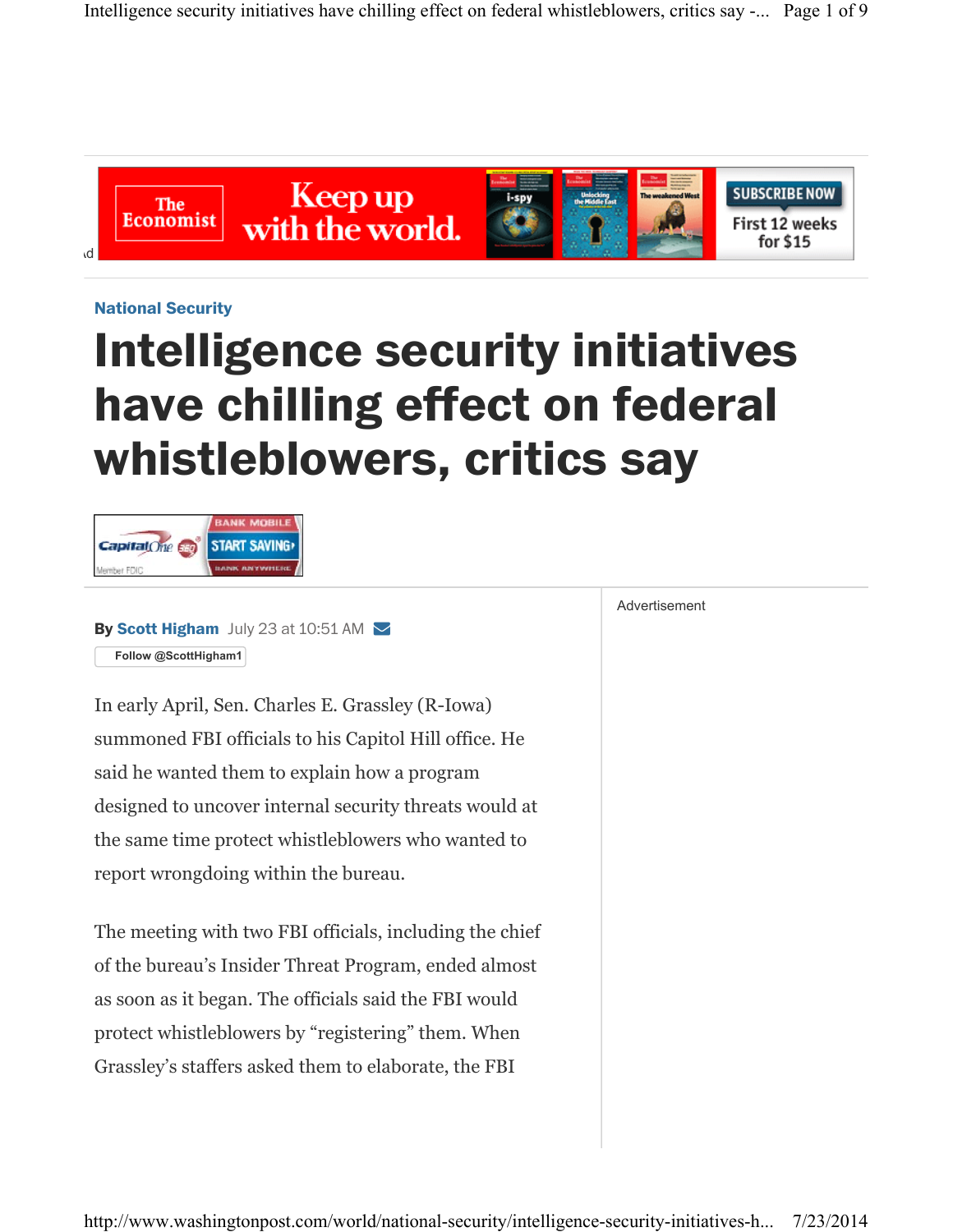officials declined to answer any more questions and headed for the door.

"We're leaving," said J. Christopher McDonough, an FBI agent assigned to the bureau's congressional affairs office, according to Senate staffers who attended the meeting.

The episode infuriated Grassley, a leading advocate for whistleblowers in Congress and the ranking Republican on the Senate Judiciary Committee, which oversees the FBI. Any effort to register whistleblowers, Grassley said, would "clearly put a target on their backs."

The Insider Threat Program and a continuous monitoring initiative under consideration in the intelligence community were begun by the Obama administration after the leaks of classified information by former NSA contractor Edward Snowden and Army Pvt. Chelsea Manning, and the Navy Yard shootings by Aaron Alexis, who used his security clearance to gain access to the base.

The programs are designed to prevent leaks of classified information by monitoring government computers and the behavior of employees.

Grassley said the episode with the FBI illustrates how federal agencies are setting up internal security programs without giving careful consideration to how those programs could dissuade whistleblowers from

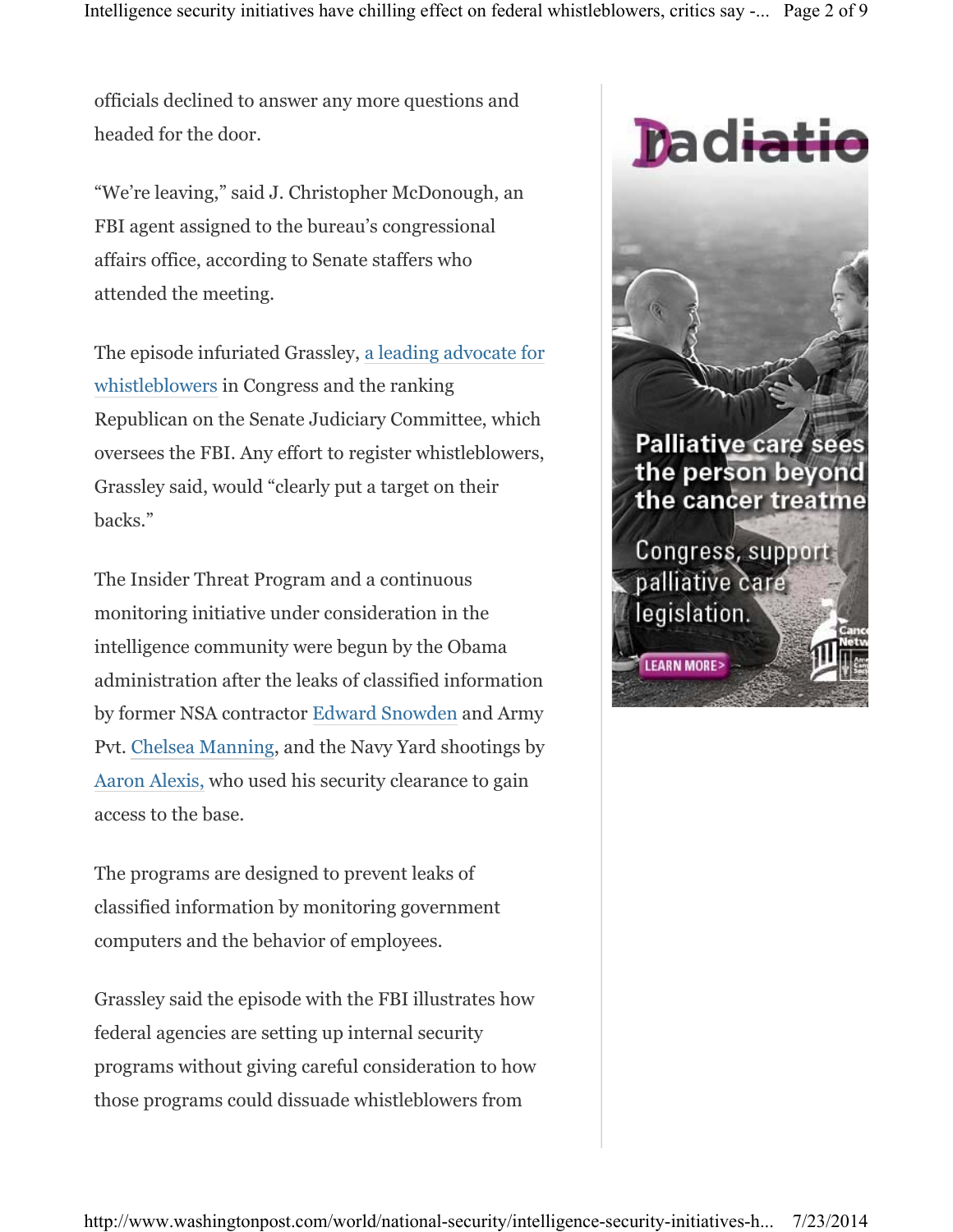coming forward. He decried the lack of transparency of many of the programs and said finding out how federal agencies intend to protect whistleblowers has not been easy.

"The Insider Threat Program has the potential for taking the legs out from underneath all of the whistleblower protections we have," Grassley said in a recent interview.

The head of the FBI's Insider Threat Program, Greg Klein, and the congressional affairs agent, McDonough, did not return calls for comment. An FBI spokesman said the bureau does not plan to register whistleblowers. He said there was a misunderstanding about the nature of the briefing with staffers for Grassley, Sen. Patrick J. Leahy (D-Vt.), the committee chairman, and a law enforcement official who is assigned to the Senate Judiciary Committee. The spokesman noted that the FBI has a whistleblower training program for employees and a whistleblower protection office.

"We continue to work with Senator Grassley's office and address whatever concerns the senator has," FBI spokesman Paul Bresson said. "We recognize the importance of protecting the rights of whistleblowers."

Grassley is part of a growing chorus of lawmakers on Capitol Hill and attorneys for whistleblowers who warn that the little-publicized Insider Threat Program and another initiative under consideration for the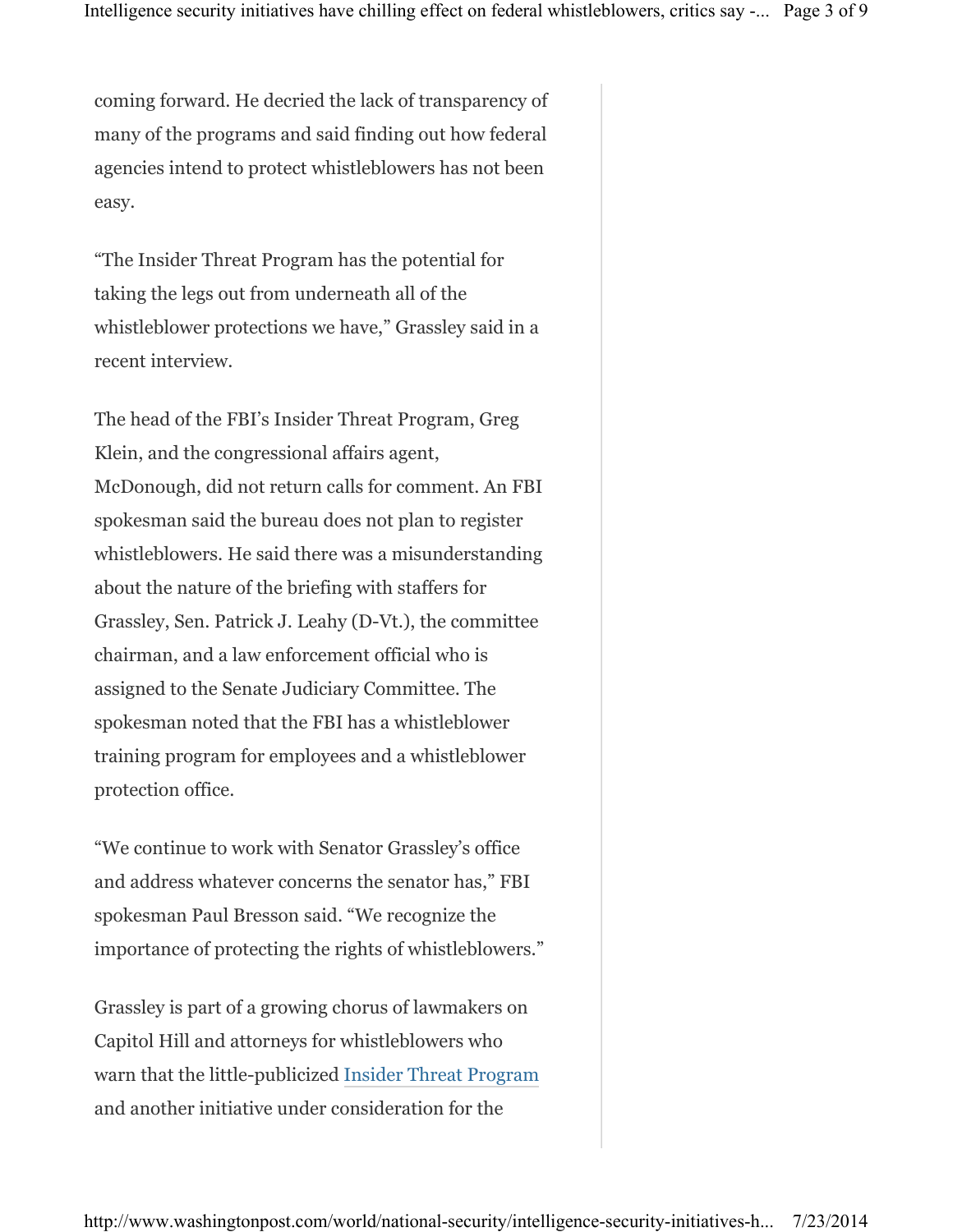intelligence community threaten to undermine the ability of federal workers to report wrongdoing without retaliation.

## Advertisement

Together, the programs cover millions of federal workers and contractors at every government agency.

In February, Director of National Intelligence James R. Clapper Jr. testified before the Senate Armed Services Committee that a system was being considered to continuously monitor the behavior of employees with security clearances "on the job as well as off the job." Another senior national intelligence official, Brian Prioletti, testified before a House Homeland Security subcommittee in November that pilot programs had been set up to study monitoring "publicly available electronic information, to include "social media sites."

A senior intelligence official said a continuous monitoring program is in the process of being set up and it will initially include federal employees who hold top-secret security clearances. The official said there are no plans to monitor employees after hours while they are using non-U.S. government computer systems.

The insider threat and monitoring programs have caught the attention of lawmakers and whistleblower lawyers.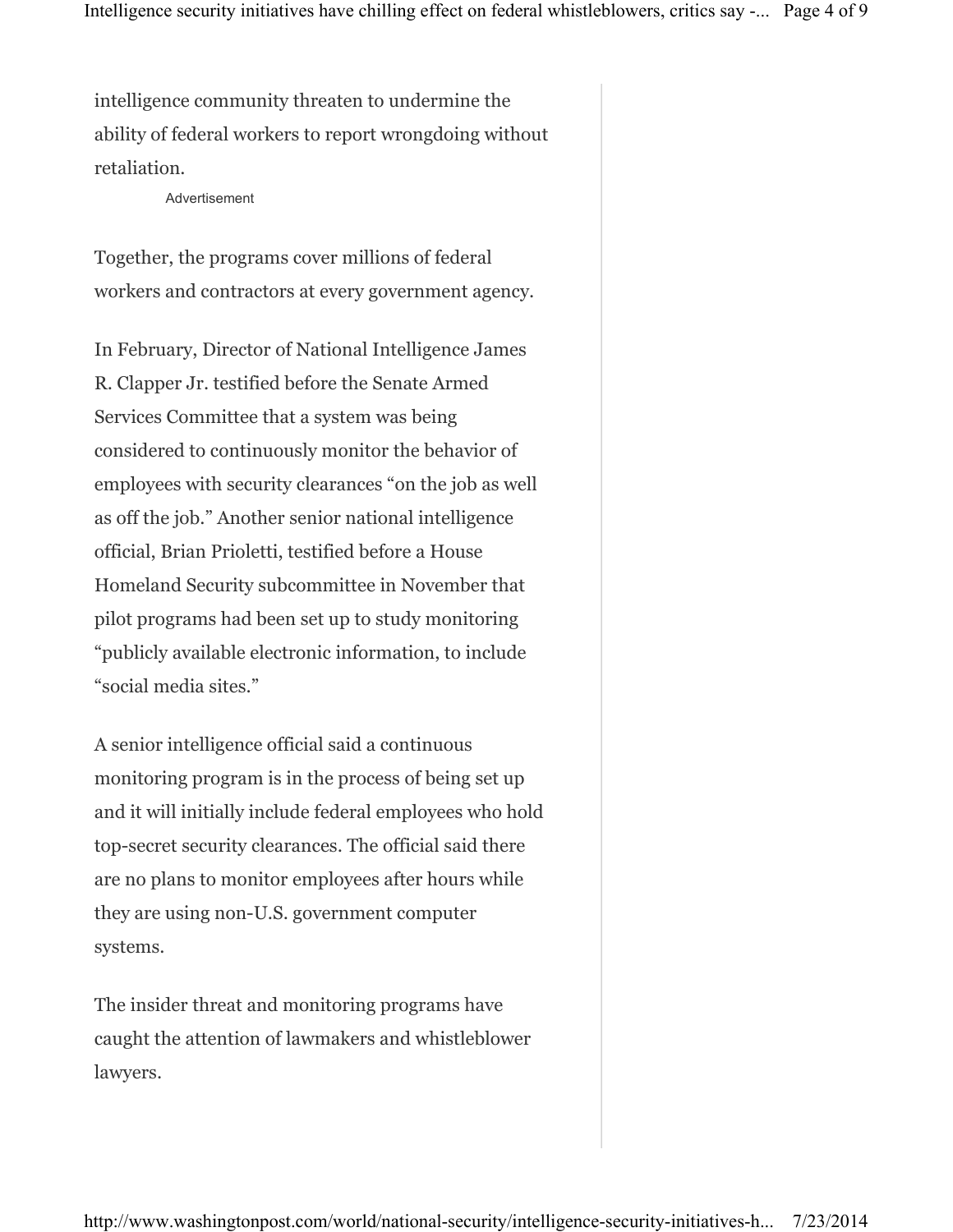"I think it's time to put up the caution light here," said Sen. Ron Wyden (D-Ore.), a member of the Senate Intelligence Committee who has been a leading advocate for whistleblowers.

While Wyden included a provision in the most recent Intelligence Authorization Act prohibiting retaliation against whistleblowers, he said he remains concerned about the impact the Insider Threat Program and the continuous monitoring initiative will have on the willingness of federal workers to come forward. Advertisement

"This really has the potential for abuse, and I think it could have a chilling effect on the public's right to know and effective oversight of our government," Wyden said. "I want people to know that there is a difference between a whistleblower who is trying to do the right thing and people who are trying to gratuitously make trouble or want to leak classified information."

The head of the Intelligence Community Whistleblowing & Source Protection program, created last year as part of the Intelligence Community Inspector General's Office, said he is working to ensure that employees who want to report wrongdoing can do so anonymously and without reprisals.

"The critical thing is to maintain confidentiality," Dan Meyer said. He said he is in the process of preparing training materials for intelligence officers and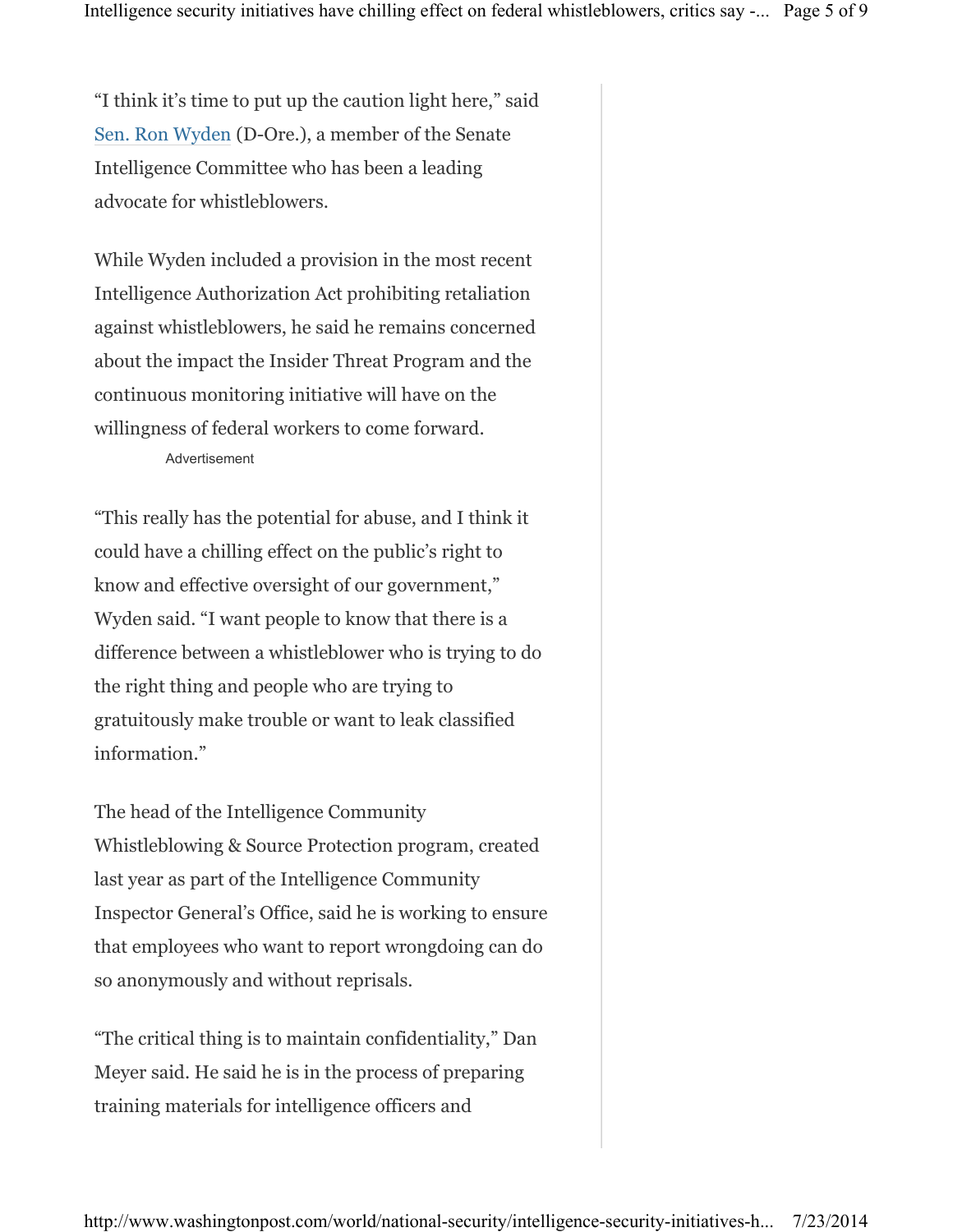spreading the word that employees can come to him anonymously through third parties. They do not need to use their computers or cellphones to contact him.

"A pen and a pad can be very useful," Meyer said.

If an employee has verifiable information about wrongdoing, a presidential directive takes effect, providing employees with protection against retaliation, whether they are working at the CIA, the NSA or any other intelligence agency.

"We are in the process of making a systematic, cultural change and getting everyone on board," Meyer said.

After Manning's disclosures to WikiLeaks four years ago, President Obama signed Executive Order 13587, directing government agencies to assess how they handle classified information. On Nov. 28, 2010, the Office of the National Counterintelligence Executive issued a memo to senior government agency officials, advising them to identify insider threats within their offices and among their workforces.

Advertisement

The memo suggested using psychiatrists and sociologists to assess changes in behavior of employees.

"What metrics do you use to measure 'trustworthiness' without alienating employees?" the counterintelligence office asked the agency chiefs. "Do you use a psychiatrist or sociologist to measure: Relative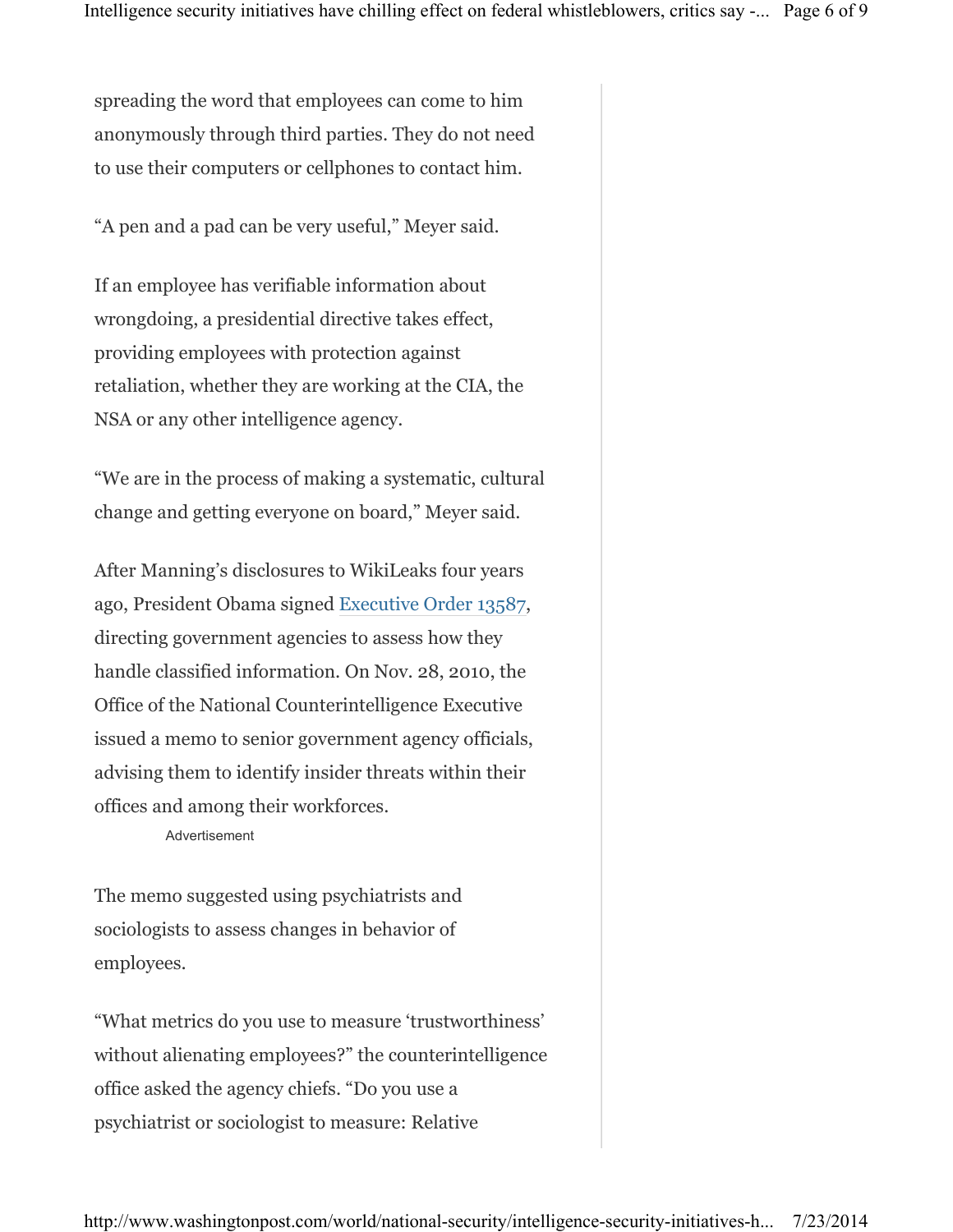happiness as a means to gauge trustworthiness? Despondence and grumpiness as a means to gauge waning trustworthiness?"

"Most whistleblowers want to work within the system, but by creating this paranoid super-system of monitoring, they are going to go outside the system," said Lynne Bernabei, a partner at Bernabei & Wachtel in Washington who has been representing whistleblowers for nearly 30 years."It will only increase hostility between the government and really serious federal employees who are trying to improve the system. Turning the security apparatus against its own people is not going to work."

Whistleblower lawyers said they understand the need to protect classified information but believe some of the new programs go too far.

"There are legitimate reasons for employers to be on the lookout for people who might be leaking classified information, but this will obviously have a chilling effect on employees who might want to blow the whistle," said Jason Zuckerman, who served as the senior legal adviser to the U.S. Office of Special Counsel, the federal agency charged with protecting whistleblowers, and now represents whistleblowers across the country. "What they are saying to employees is if you suspect that one of your co-workers is a possible whistleblower, you should report them."

Advertisement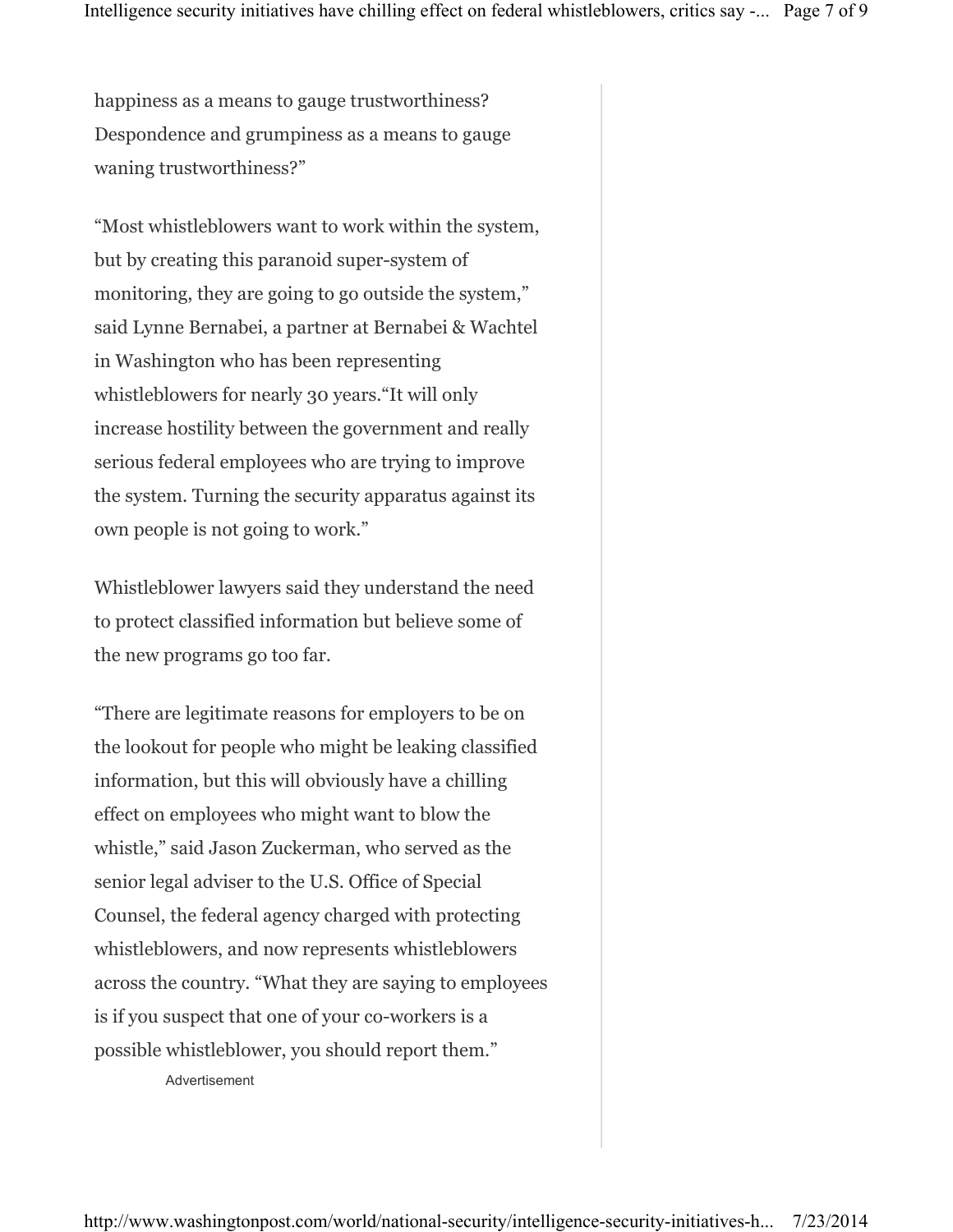Michael German is a former undercover FBI agent who knows firsthand the difficulties associated with reporting wrongdoing within a government agency. He said the FBI retaliated against him after he alerted Congress to problems with counterintelligence efforts and he wound up leaving the bureau after a 16-year career.

He called the Insider Threat Program a "dangerous" initiative that will deter whistleblowers from coming forward.

"These agencies have long treated whistleblowers as security threats and this makes things even worse," said German, now a senior national security fellow at the Brennan Center for Justice at New York University School of Law. "The failure to create effective pathways to bring information to Congress and ultimately to the public is what leads to these massive leaks."

Mark S. Zaid specializes in representing whistleblowers in the intelligence community and the military. He said the administration is moving too quickly, with little or no oversight from Congress.

"Have there been any congressional hearings? Have there been any panels appointed to look into this?" Zaid asked. "No, but they are implementing these programs and the ramifications are going to be felt for years to come. They are using a very big net to catch a few small fish, and they are going to hurt a lot of good people in the process."